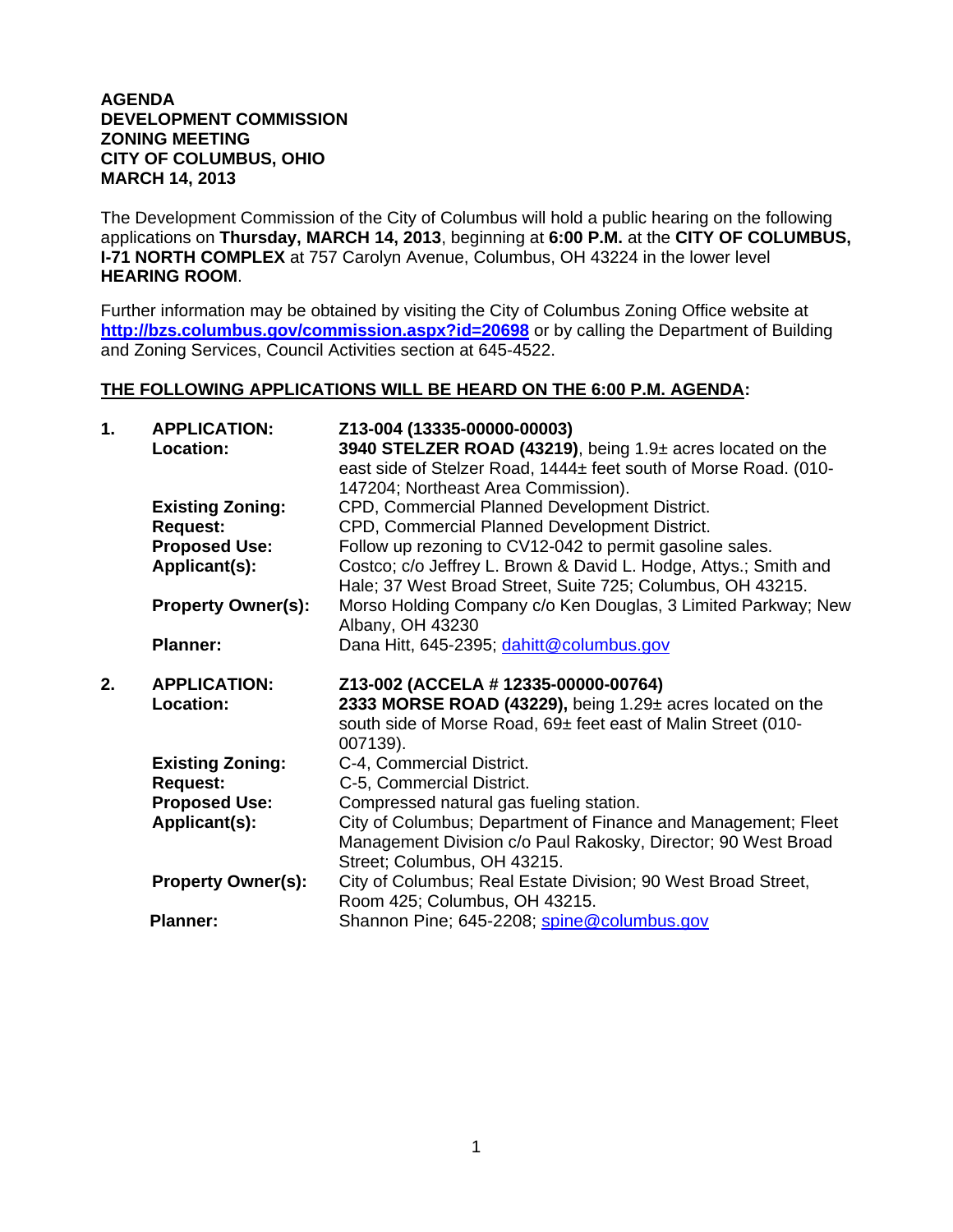| 3. | <b>APPLICATION:</b><br><b>Location:</b> | Z13-006 (ACCELA # 13335-00000-0058)<br>6221 CLEVELAND AVENUE (43231), being 1.18± acres located<br>at the southwest corner of Cleveland Avenue and Community Park<br>Drive (010-231122 and part of 010-219220). |
|----|-----------------------------------------|-----------------------------------------------------------------------------------------------------------------------------------------------------------------------------------------------------------------|
|    | <b>Existing Zoning:</b>                 | L-C-4, Limited Commercial District.                                                                                                                                                                             |
|    | <b>Request:</b>                         | CPD, Commercial Planned Development District.                                                                                                                                                                   |
|    | <b>Proposed Use:</b>                    | Expansion of existing restaurant.                                                                                                                                                                               |
|    | Applicant(s):                           | McDonald's USA, LLC; c/o Lynsey Ondecker, Agent; 1801                                                                                                                                                           |
|    |                                         | Watermark Drive, Suite 150; Columbus, OH 43215.                                                                                                                                                                 |
|    | <b>Property Owner(s):</b>               | McDonald's USA, LLC et al; 2111 McDonald's Drive; Oak Brook, IL<br>60523.                                                                                                                                       |
|    | <b>Planner:</b>                         | Shannon Pine; 645-2208; spine@columbus.gov                                                                                                                                                                      |
| 4. | <b>APPLICATION:</b>                     | Z12-065 (ACCELA # 12335-00000-00675)                                                                                                                                                                            |
|    | Location:                               | 8691 SOUTH OLD STATE ROAD (43240), being 14.45± acres                                                                                                                                                           |
|    |                                         | located on the east side of South Old State Road, 347± feet north                                                                                                                                               |
|    |                                         | of Candlelite Lane (31834101001000).                                                                                                                                                                            |
|    | <b>Existing Zoning:</b>                 | PUD-8, Planned Unit Development District.                                                                                                                                                                       |
|    |                                         |                                                                                                                                                                                                                 |
|    | <b>Request:</b>                         | L-ARLD, Limited Apartment Residential District.                                                                                                                                                                 |
|    | <b>Proposed Use:</b>                    | Multi-unit residential development.                                                                                                                                                                             |
|    | Applicant(s):                           | Walker Land, Ltd. and Schottenstein Real Estate Group; c/o Jeffrey                                                                                                                                              |
|    |                                         | L. Brown, Atty.; Smith and Hale LLC; 37 West Broad Street, Suite                                                                                                                                                |
|    |                                         | 725; Columbus, OH 43215.                                                                                                                                                                                        |
|    | <b>Property Owner(s):</b>               | Walker Land, Ltd.; P.O. Box 2999; Westerville, OH 43086.                                                                                                                                                        |
|    | <b>Planner:</b>                         | Shannon Pine, 645-2208, spine@columbus.gov                                                                                                                                                                      |
| 5. | <b>APPLICATION:</b>                     | Z13-003 (ACCELA # 13335-00000-00001)                                                                                                                                                                            |
|    | Location:                               | 1469 HILLIARD-ROME ROAD EAST (43228), being 4.65± acres                                                                                                                                                         |
|    |                                         | located on the southeast corner of Hilliard Rome Road East and                                                                                                                                                  |
|    | <b>Existing Zoning:</b>                 | Trabue Road. (560-229654).<br>C-4, Commercial District.                                                                                                                                                         |
|    | <b>Request:</b>                         | L-ARLD, Limited Apartment Residential District.                                                                                                                                                                 |
|    | <b>Proposed Use:</b>                    | Multiple-unit dwellings                                                                                                                                                                                         |
|    | Applicant(s):                           | Home Port Ohio; c/o Laura MacGregor Comek, Atty.; 500 South                                                                                                                                                     |
|    |                                         | Front Street, 12 <sup>th</sup> Floor; Columbus, Ohio 43215.                                                                                                                                                     |
|    | <b>Property Owner(s):</b>               | Central Ohio Transit Authority; 1600 McKinley Avenue; Columbus,<br>Ohio 43222; DRN Columbus LPI; 29425 Chagrin Boulevard; Suite<br>211; Beachwood, OH 44122.                                                    |
|    | <b>Planner:</b>                         | Dana Hitt; 645-2395; dahitt@columbus.gov                                                                                                                                                                        |